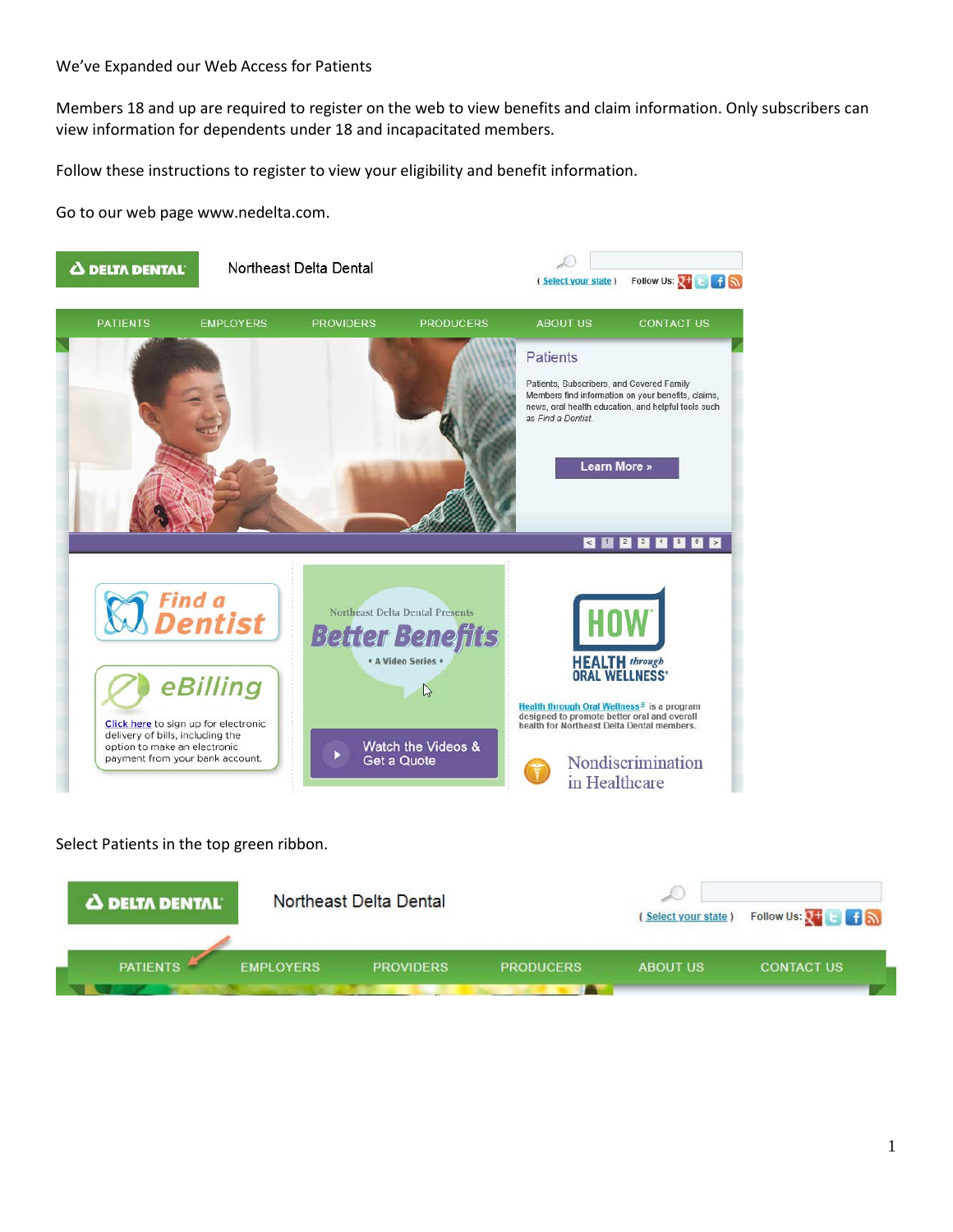Select the Register Here link below the purple LOG IN button.

| Log in to Benefit Lookup<br><b>LOG IN</b> |                                                                                                                                                             |             |                                  |           |
|-------------------------------------------|-------------------------------------------------------------------------------------------------------------------------------------------------------------|-------------|----------------------------------|-----------|
| <b>Register Here</b>                      |                                                                                                                                                             |             |                                  |           |
| Complete the Registration.                |                                                                                                                                                             |             |                                  |           |
| 1. Subscriber Registration                | 2. Address Information                                                                                                                                      | 3. Security | 4. Terms of Service<br>Agreement | 5. Finish |
| Primary Subscriber Information            |                                                                                                                                                             |             |                                  |           |
| started.                                  | To ensure security and data confidentiality, you must register to use Benefits Lookup. It's a quick authentication process. Fill in the fields below to get |             |                                  |           |
| Subscriber ID:                            | $\stackrel{\scriptscriptstyle\pm}{=}$                                                                                                                       |             |                                  |           |
| First Name:                               |                                                                                                                                                             |             |                                  |           |
| Last Name:                                |                                                                                                                                                             |             |                                  |           |
| Date of Birth:                            |                                                                                                                                                             |             |                                  |           |

Select Next to move through Registration.

Next

Previous

After completing Registration, Log into the website to view benefits.

| Member Login     |                              |   |
|------------------|------------------------------|---|
| <b>User Name</b> |                              | 羁 |
| Password         | ********                     | ₩ |
|                  |                              |   |
|                  | Login                        |   |
|                  | Passwords are case sensitive |   |
|                  | Reset Your Password?         |   |
|                  | Forgot Your Username?        |   |
|                  | Login problems?              |   |
|                  | Register new Member          |   |